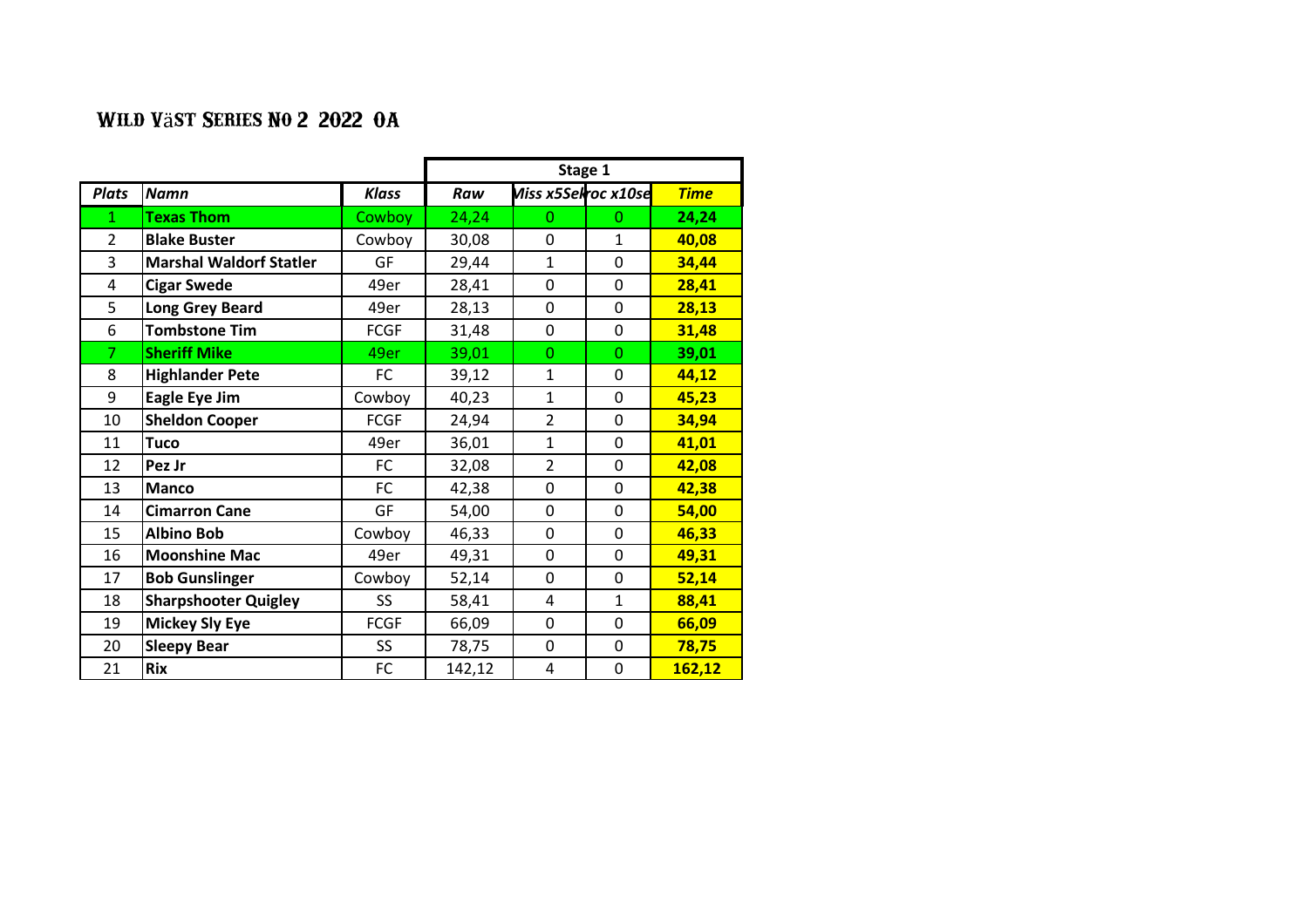|              |                                |                 |         |                |                |             |       |                | Stage 3          |             |
|--------------|--------------------------------|-----------------|---------|----------------|----------------|-------------|-------|----------------|------------------|-------------|
|              |                                |                 | Stage 2 |                |                |             |       |                |                  |             |
| <b>Plats</b> | <b>Namn</b>                    | <b>Klass</b>    | Raw     | <b>Miss</b>    | P              | <b>Time</b> | Raw   | <b>Miss</b>    | $\boldsymbol{P}$ | <b>Time</b> |
| 1            | <b>Fexas Thom</b>              | Cowboy          | 27,85   | $\mathbf{0}$   | $\Omega$       | 27,85       | 22,39 | $\Omega$       | 0                | 22,39       |
| 2            | <b>Blake Buster</b>            | Cowboy          | 30,19   | $\mathbf{0}$   | 0              | 30,19       | 27,47 | $\mathbf{1}$   | 0                | 32,47       |
| 3            | <b>Marshal Waldorf Statler</b> | <b>GF</b>       | 30,16   | $\mathbf{0}$   | $\mathbf{0}$   | 30,16       | 30,26 | $\mathbf{0}$   | 0                | 30,26       |
| 4            | <b>Cigar Swede</b>             | 49er            | 27,77   | $\mathbf{1}$   | $\mathbf 0$    | 32,77       | 24,71 | $\mathbf{1}$   | 0                | 29,71       |
| 5            | <b>Long Grey Beard</b>         | 49er            | 31,91   | $\mathbf{1}$   | 0              | 36,91       | 33,35 | $\mathbf{1}$   | 0                | 38,35       |
| 6            | <b>Tombstone Tim</b>           | <b>FCGF</b>     | 22,47   | $\mathbf 1$    | 0              | 27,47       | 27,57 | $\mathbf{1}$   | 0                | 32,57       |
| 7            | <b>Sheriff Mike</b>            | 49er            | 40,38   | $\mathbf{0}$   | $\overline{0}$ | 40,38       | 42,97 | $\mathbf{0}$   | 0                | 42,97       |
| 8            | <b>Highlander Pete</b>         | FC              | 35,60   | 0              | 0              | 35,60       | 38,70 | 3              | 0                | 53,70       |
| 9            | Eagle Eye Jim                  | Cowboy          | 44,27   | 1              | 0              | 49,27       | 40,29 | 3              | 0                | 55,29       |
| 10           | <b>Sheldon Cooper</b>          | <b>FCGF</b>     | 30,33   | $\mathbf{1}$   | $\mathbf 0$    | 35,33       | 36,47 | $\overline{2}$ | 0                | 46,47       |
| 11           | <b>Tuco</b>                    | 49er            | 42,03   | $\overline{2}$ | $\mathbf{0}$   | 52,03       | 40,95 | $\mathbf{1}$   | 0                | 45,95       |
| 12           | Pez Jr                         | FC              | 45,93   | $\Omega$       | 0              | 45,93       | 58,56 | $\overline{2}$ | $\Omega$         | 68,56       |
| 13           | <b>Manco</b>                   | FC              | 43,65   | 0              | 0              | 43,65       | 46,71 | 1              | 0                | 51,71       |
| 14           | <b>Cimarron Cane</b>           | GF              | 65,68   | 0              | $\mathbf 0$    | 65,68       | 47,39 | 0              | 0                | 47,39       |
| 15           | <b>Albino Bob</b>              | Cowboy          | 83,28   | 0              |                | 83,28       | 47,66 | 0              |                  | 47,66       |
| 16           | <b>Moonshine Mac</b>           | 49er            | 48,20   | $\overline{2}$ | $\mathbf{0}$   | 58,20       | 55,41 | 1              | $\mathbf{1}$     | 70,41       |
| 17           | <b>Bob Gunslinger</b>          | Cowboy          | 55,44   | $\mathbf{0}$   | $\mathbf{0}$   | 55,44       | 46,73 | $\mathbf{1}$   | 0                | 51,73       |
| 18           | <b>Sharpshooter Quigley</b>    | SS.             | 57,58   | $\mathbf{0}$   | $\mathbf{0}$   | 57,58       | 46,50 | 1              | 0                | 51,50       |
| 19           | <b>Mickey Sly Eye</b>          | <b>FCGF</b>     | 45,58   | $\overline{2}$ | $\mathbf{0}$   | 55,58       | 41,12 | $\overline{2}$ | 0                | 51,12       |
| 20           | <b>Sleepy Bear</b>             | SS <sub>1</sub> | 77,01   | $\mathbf{1}$   | 0              | 82,01       | 74,37 | 10             | 0                | 124,37      |
| 21           | <b>Rix</b>                     | FC              | 70,78   | 8              | 0              | 110,78      | 83,57 | 9              | 0                | 128,57      |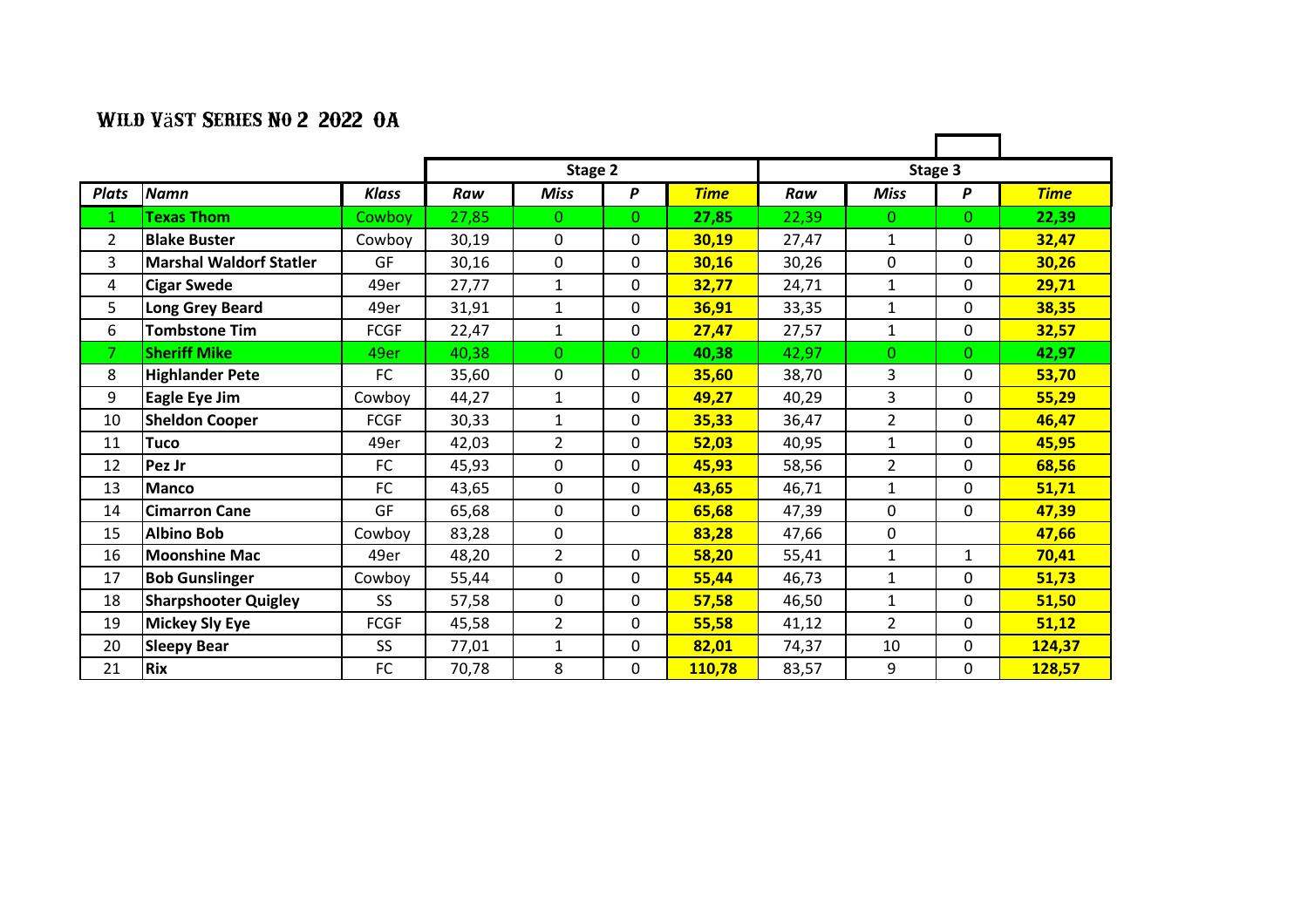|                |                                |              | Stage 4 |                |                | Stage 5     |       |              |          |             |
|----------------|--------------------------------|--------------|---------|----------------|----------------|-------------|-------|--------------|----------|-------------|
| <b>Plats</b>   | <b>Namn</b>                    | <b>Klass</b> | Raw     | Miss           | P              | <b>Time</b> | Raw   | <b>Miss</b>  | P        | <b>Time</b> |
| $\mathbf{1}$   | <b>Texas Thom</b>              | Cowboy       | 34,95   | $\Omega$       | $\Omega$       | 34,95       | 25,07 | $\Omega$     | 0        | 25,07       |
| $\overline{2}$ | <b>Blake Buster</b>            | Cowboy       | 28,68   | 0              | $\mathbf 0$    | 28,68       | 29,09 | 1            | 0        | 34,09       |
| 3              | <b>Marshal Waldorf Statler</b> | GF           | 32,16   | 0              | 0              | 32,16       | 31,48 | $\Omega$     | 0        | 31,48       |
| 4              | <b>Cigar Swede</b>             | 49er         | 31,93   | $\mathbf{1}$   | 0              | 36,93       | 32,45 | $\mathbf{0}$ | 0        | 32,45       |
| 5              | <b>Long Grey Beard</b>         | 49er         | 39,23   | 0              | $\mathbf{0}$   | 39,23       | 35,49 | 0            | 0        | 35,49       |
| 6              | <b>Tombstone Tim</b>           | <b>FCGF</b>  | 32,99   | 0              | $\mathbf 0$    | 32,99       | 42,92 | $\mathbf{1}$ | 0        | 47,92       |
|                | <b>Sheriff Mike</b>            | 49er         | 43,84   | $\overline{0}$ | $\overline{0}$ | 43,84       | 37,28 | $\Omega$     | $\Omega$ | 37,28       |
| 8              | <b>Highlander Pete</b>         | FC           | 40,55   | $\mathbf{1}$   | 0              | 45,55       | 40,78 | $\mathbf{0}$ | 0        | 40,78       |
| 9              | Eagle Eye Jim                  | Cowboy       | 38,30   | 0              | $\mathbf 0$    | 38,30       | 33,73 | 0            | 0        | 33,73       |
| 10             | <b>Sheldon Cooper</b>          | <b>FCGF</b>  | 36,01   | $\overline{2}$ | 0              | 46,01       | 29,21 | 5            | 0        | 54,21       |
| 11             | <b>Tuco</b>                    | 49er         | 41,22   | $\mathbf{0}$   | 0              | 41,22       | 36,56 | 0            | 0        | 36,56       |
| 12             | Pez Jr                         | FC           | 36,47   | $\mathbf{1}$   | $\mathbf 0$    | 41,47       | 44,64 | 0            | 0        | 44,64       |
| 13             | <b>Manco</b>                   | FC           | 48,61   | $\mathbf{1}$   | 0              | 53,61       | 46,25 | $\mathbf{1}$ | 0        | 51,25       |
| 14             | <b>Cimarron Cane</b>           | GF           | 49,23   | $\mathbf{1}$   | 0              | 54,23       | 48,80 | $\mathbf{1}$ | 0        | 53,80       |
| 15             | <b>Albino Bob</b>              | Cowboy       | 54,26   | $\mathbf{1}$   | $\mathbf 0$    | 59,26       | 49,45 | 0            | 0        | 49,45       |
| 16             | <b>Moonshine Mac</b>           | 49er         | 54,26   | 0              | 0              | 54,26       | 57,23 | $\Omega$     | 0        | 57,23       |
| 17             | <b>Bob Gunslinger</b>          | Cowboy       | 57,53   | $\overline{4}$ | 0              | 77,53       | 56,42 | $\Omega$     | 0        | 56,42       |
| 18             | <b>Sharpshooter Quigley</b>    | <b>SS</b>    | 53,63   | 0              | 0              | 53,63       | 48,33 | 0            | 0        | 48,33       |
| 19             | Mickey Sly Eye                 | <b>FCGF</b>  | 49,51   | $\mathbf{0}$   | 0              | 49,51       | 44,29 | 3            | 0        | 59,29       |
| 20             | <b>Sleepy Bear</b>             | <b>SS</b>    | 73,94   | $\mathbf{0}$   | 0              | 73,94       | 79,59 | 0            | 0        | 79,59       |
| 21             | <b>Rix</b>                     | FC           | 79,78   | 0              | 0              | 79,78       | 97,47 | $\mathbf{1}$ | 0        | 102,47      |